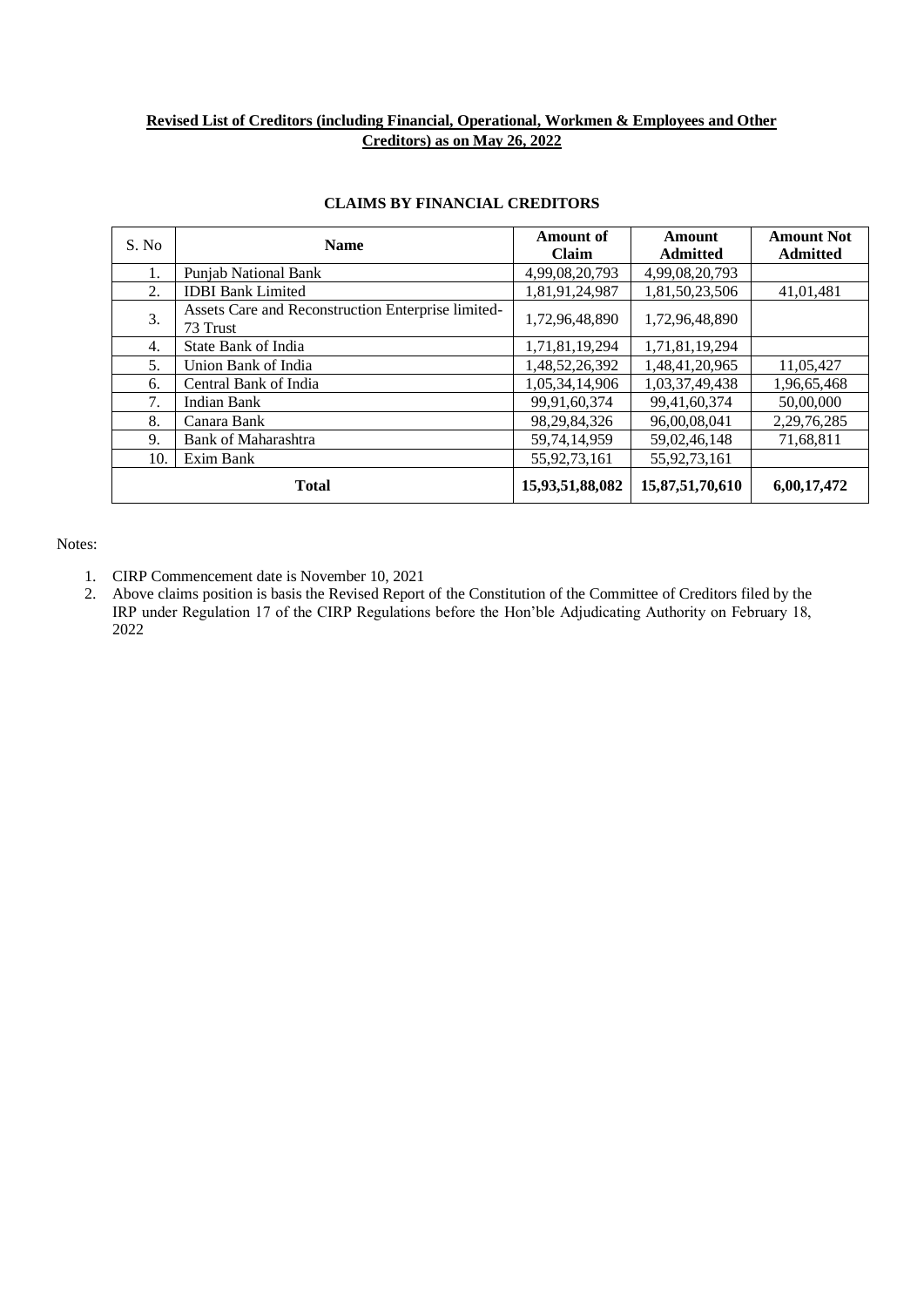## **CLAIMS BY EMPLOYEES**

| <b>S. No</b> | <b>Name</b>                       | <b>Filed</b><br>through<br>AR | Amount of<br>Claim | <b>Claim Admitted</b> | <b>Claim Not</b><br>admitted | <b>Claim under</b><br><b>Verification</b> |
|--------------|-----------------------------------|-------------------------------|--------------------|-----------------------|------------------------------|-------------------------------------------|
| 1.           | Mahendra Kumar Jain               | N <sub>o</sub>                | 2,41,571           | 2,41,571              |                              |                                           |
| 2.           | Madan Lal Agarwal                 | No                            | 1,94,438           |                       | 1,94,438                     |                                           |
| 3.           | Navin Kumar Goyal                 | No                            | 3,80,625           | 1,28,423              | 2,52,202                     |                                           |
| 4.           | Ramesh Kumar Mundra               | No                            | 28,46,455          | 1                     |                              |                                           |
| 5.           | Mukesh Mandhani                   | No                            | 21,92,423          | 1                     |                              |                                           |
| 6.           | Puran Mal Agarwal                 | No                            | 5,95,903           | $\mathbf{1}$          |                              |                                           |
| 7.           | Devendra Kumar Rai                | No                            | 25,227             | 25,227                |                              |                                           |
| 8.           | Devendra Kumar Rai                | No                            | 2,90,769           |                       | 2,90,769                     |                                           |
| 9.           | Jagdish rawat                     | No                            | 39,926             | 31,688                | 8,238                        |                                           |
| 10.          | Karan Mittal                      | Yes                           |                    |                       |                              |                                           |
| 11.          | Dinesh Kumar Agrawal              | Yes                           |                    |                       |                              |                                           |
| 12.          | Ashish Jain                       | Yes                           |                    |                       |                              |                                           |
| 13.          | Ashok Mishra                      | Yes                           |                    |                       |                              |                                           |
| 14.          | Mahendra Kumar Jain               | Yes                           |                    |                       |                              |                                           |
| 15.          | Tapish Gupta                      | Yes                           |                    |                       |                              |                                           |
| 16.          | Vijay Bajaj                       | Yes                           |                    |                       |                              |                                           |
| 17.          | Rajesh Barla                      | Yes                           |                    |                       |                              |                                           |
| 18.          | Narendra Kumar rathi              | Yes                           |                    |                       |                              |                                           |
| 19.          | Abhiram Shanti                    | Yes                           |                    |                       |                              |                                           |
| 20.          | Ajay Kumar Tiwari                 | Yes                           |                    |                       |                              |                                           |
| 21.          | <b>Bharat Yadav</b>               | Yes                           |                    | 98,654                |                              |                                           |
| 22.          | <b>Bhuwan Singh</b>               | Yes                           |                    |                       |                              |                                           |
| 23.          | Birendra Tiwari                   | Yes                           |                    |                       |                              |                                           |
| 24.          | Chhagan Lal Tak                   | Yes                           |                    |                       |                              |                                           |
| 25.          | Dattatraya Pandit                 | Yes                           |                    |                       |                              |                                           |
| 26.          | Jitendra Kumar Rameshwar<br>Yadav | Yes                           | 38,59,668          |                       |                              |                                           |
| 27.          | Kantilal Sisodiya                 | Yes                           |                    |                       |                              |                                           |
| 28.          | Krishna Kumar Pal                 | Yes                           |                    | 96,923                |                              |                                           |
| 29.          | Manish Vaishnav                   | Yes                           |                    |                       |                              |                                           |
| 30.          | Mayank Jindal                     | Yes                           |                    |                       |                              |                                           |
| 31.          | Mukesh Chauhan                    | Yes                           |                    |                       |                              |                                           |
| 32.          | Mukesh Kumar Pathak               | Yes                           |                    |                       |                              |                                           |
| 33.          | Munna Kumar Vishwakarma           | Yes                           |                    |                       |                              |                                           |
| 34.          | Naresh Kumar                      | Yes                           |                    |                       |                              |                                           |
| 35.          | Neeraj lakhera                    | Yes                           |                    |                       |                              |                                           |
| 36.          | Pawan Khatri                      | Yes                           |                    |                       |                              |                                           |
| 37.          | Prabhat Singh Parmar              | Yes                           |                    |                       |                              |                                           |
| 38.          | Pradeep Kumar Malviya             | Yes                           |                    |                       |                              |                                           |
| 39.          | Rajendra Kumar Nagar              | Yes                           |                    |                       |                              |                                           |
| 40.          | Rajnish Kumar Mishra              | Yes                           |                    |                       |                              |                                           |
| 41.          | Rakesh Kumar rajput               | Yes                           |                    |                       |                              |                                           |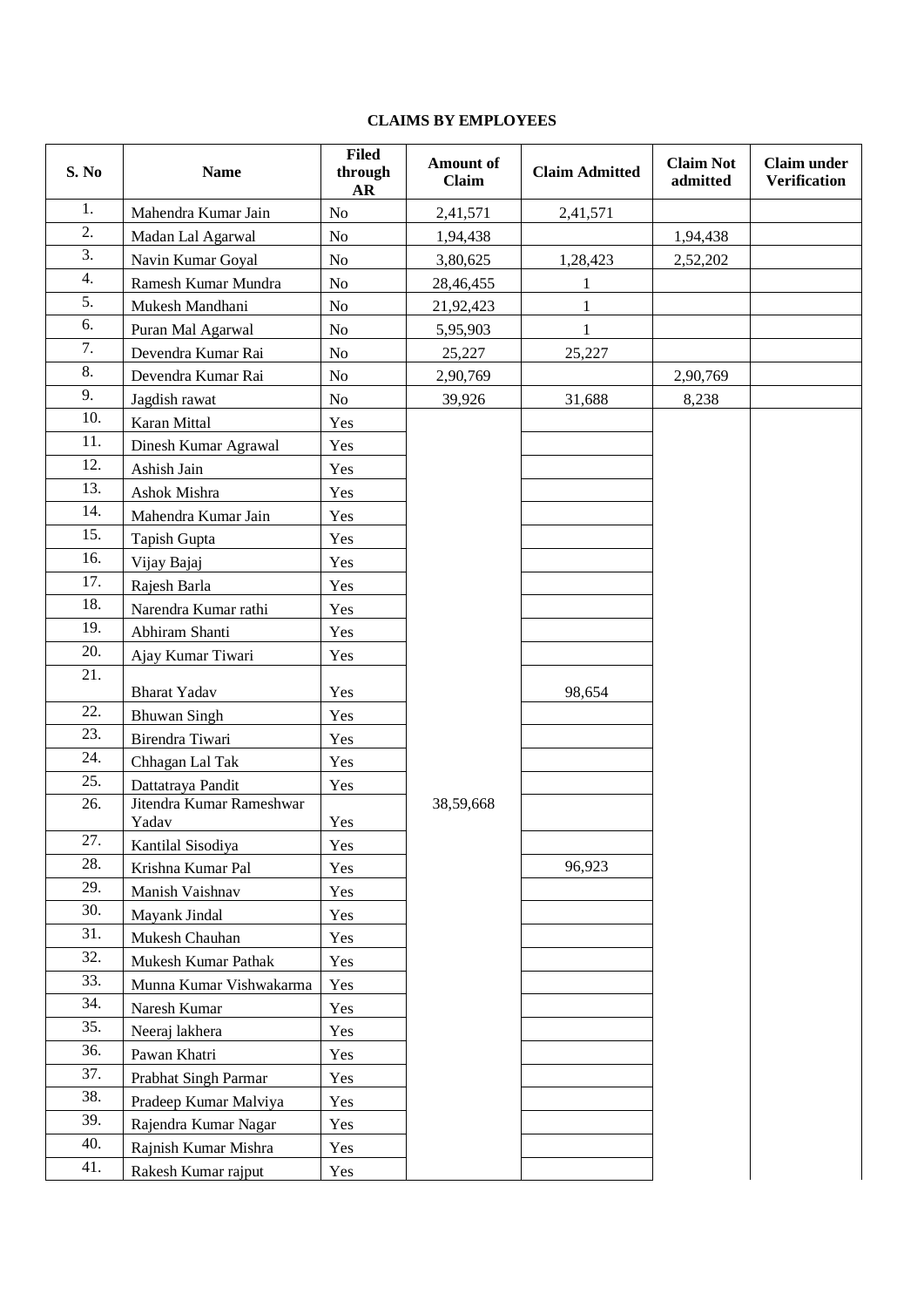| 42. | Ram Prasad Ahirwar    | Yes            |             |           |          |             |
|-----|-----------------------|----------------|-------------|-----------|----------|-------------|
| 43. | Ramesh Kumar          | Yes            |             |           |          |             |
| 44. | Rameshwar Tirole      | Yes            |             |           |          |             |
| 45. | <b>Ramkesh Singh</b>  | Yes            |             |           |          |             |
| 46. | Ravi Kumar Srivastava | Yes            |             |           |          |             |
| 47. | Santosh Kumar Soni    | Yes            |             |           |          |             |
| 48. | Vinod Yadav           | Yes            |             | 85,284    |          |             |
| 49. | Tapish Gupta          | No             | 1,06,503    | 1,06,503  |          |             |
| 50. | Rajesh Barla          | No             | 17,33,809   |           |          | 17,33,809   |
| 51. | Shiv Kumar Gupta      | No             | 11,07,807   |           |          | 11,07,807   |
| 52. | Vijay bajaj           | N <sub>o</sub> | 2,25,390    | 2,25,390  |          |             |
| 53. | Narendra Kumar rathi  | No             | 19,47,330   |           |          | 19,47,330   |
| 54. | Ritesh Tailar         | N <sub>0</sub> | 1,26,539    | 1,26,539  |          |             |
| 55. | Sachin Kulkarni       | N <sub>o</sub> | 1,03,444    | 1,02,159  | 1,285.00 |             |
| 56. | Mahendra Kumar Jain   | No             | 59,66,796   |           |          | 59,66,796   |
| 57. | Mukesh Dashora        | N <sub>o</sub> | 1,91,156    | 1,91,156  |          |             |
| 58. | Deepak Patil          | N <sub>o</sub> | 39,290      | 39,290    |          |             |
|     | Total                 |                | 2,22,15,069 | 14,98,810 | 7,46,932 | 1,07,55,742 |

- 1. CIRP Commencement date is November 10, 2021
- 2. The claim filed by the AR for the above 39 employees is INR 95,59,807 of which the amount already held by LIC Trust towards Gratuity is INR 57,00,139. The Net amount of claim is INR 38,59,668. As per Section 4(1) of the Payment of Gratuity Act, 1972, a person is eligible for gratuity on termination of his employment after he has rendered continuous service for not less than 5 years. Claims of such employees have been rejected who have either not completed 5 years of uninterrupted service or are currently on the payroll of the Company. The claim amount which has not been admitted for such employees is INR 35,78,807
- 3. The claims admitted are based upon a verification of proof of claims and are subject to revision/ substantiation/ modification on the basis of any additional information/evidence/clarification/ revised claim being received from the respective creditors.
- 4. Amounts under verification relate to those claims/ components for which verification is pending for want of information/ evaluation of the same. The same will be verified accordingly
- 5. Contingent claims are subject to disputes pending before various authorities and/ or under appeal and have been admitted at a notional amount of INR 1 (Indian Rupee One only) and the liability is subject to the outcome of ongoing proceedings.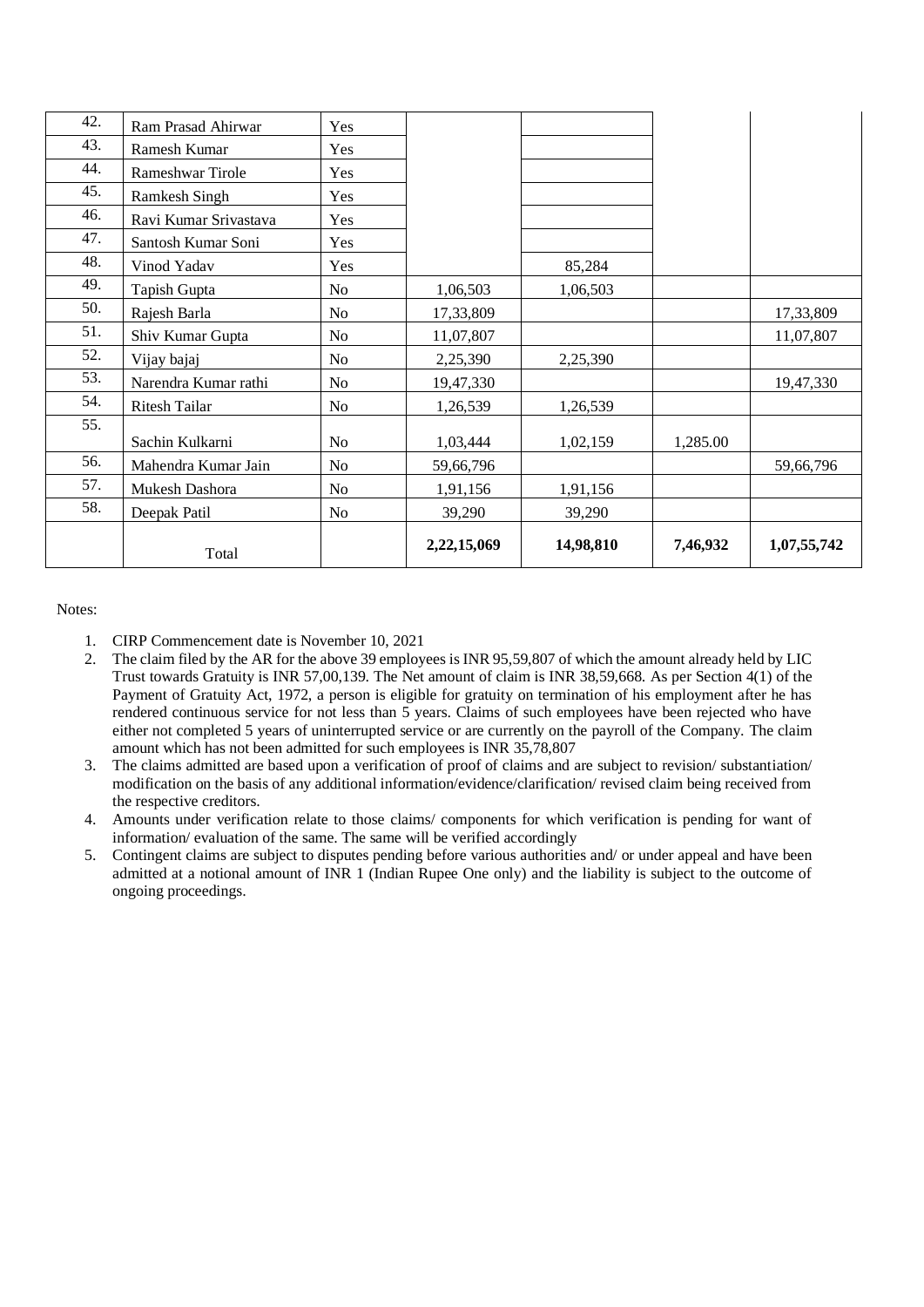## **CLAIMS BY WORKMEN**

| S. No | <b>Name</b>              | <b>Filed through</b><br>AR | <b>Amount of</b><br>Claim | <b>Claim</b><br><b>Admitted</b> | <b>Claim not</b><br>admitted |
|-------|--------------------------|----------------------------|---------------------------|---------------------------------|------------------------------|
| 1.    | Ram Pratap Yadav         | Yes                        |                           |                                 | 37,134                       |
| 2.    | Prem Narayan Raikwar     | Yes                        |                           |                                 | 36,467                       |
| 3.    | Chura Bahadur K.C.       | Yes                        |                           |                                 | 48,750                       |
| 4.    | Deepak Patil             | Yes                        |                           |                                 | 63,346                       |
| 5.    | Arjun Singh Kacchava     | Yes                        |                           |                                 | 49,038                       |
| 6.    | Ashish Prajapati         | Yes                        |                           |                                 | 29,423                       |
| 7.    | Deepak Kumar Mandlik     | Yes                        |                           |                                 | 52,442                       |
| 8.    | Deshpal Singh Chauhan    | Yes                        |                           |                                 | 29,135                       |
| 9.    | Dilip Kumar Dhekwar      | Yes                        |                           |                                 | 51,923                       |
| 10.   | Dilip Singh Sisodiya     | Yes                        |                           |                                 | 75,577                       |
| 11.   | Jitendra                 | Yes                        |                           |                                 | 48,288                       |
| 12.   | Kishore Rao Varpallivar  | Yes                        |                           |                                 | 51,923                       |
| 13.   | Manoj Kumar Thakur       | Yes                        |                           |                                 | 48,678                       |
| 14.   | Manoj Meena              | Yes                        |                           |                                 | 54,519                       |
| 15.   | Mohammad Ahmad Khan      | Yes                        |                           |                                 | 49,327                       |
| 16.   | Mohan Gour               | Yes                        |                           |                                 | 49,846                       |
| 17.   | Munna Lal Shrivastav     | Yes                        |                           |                                 | 69,058                       |
| 18.   | Pappu Kumar Gangle       | Yes                        |                           |                                 | 44,135                       |
| 19.   | PremnathRamsajan Gupta   | Yes                        |                           |                                 | 35,654                       |
| 20.   | Rahul Nigam              | Yes                        |                           |                                 | 49,327                       |
| 21.   | Rakesh Kumar Bariya      | Yes                        |                           |                                 | 49,327                       |
| 22.   | RamcharanDangi           | Yes                        |                           |                                 | 54,554                       |
| 23.   | Sharfuddin Ansari        | Yes                        |                           |                                 | 60,577                       |
| 24.   | Shriniwas Singh Kushwaha | Yes                        |                           |                                 | 24,519                       |
| 25.   | Sumit Kumar Mishra       | Yes                        |                           |                                 | 39,231                       |
| 26.   | Vijay Khoushi            | Yes                        |                           |                                 | 29,423                       |
| 27.   | Virendra Malviya         | Yes                        | 12,56,140                 |                                 | 24,519                       |
| 28.   | Poonam Pal               | No                         | 9,14,485                  | 19,035                          | 8,95,450                     |
| 29.   | Om Prakash Parmar        | No                         | 74,712                    | 74,712                          |                              |
| 30.   | Rajesh Tirole            | No                         | 83,077                    | 83,077                          |                              |
| 31.   | Ramanand Ray             | No                         | 70,875                    | 70,875                          |                              |
| 32.   | Ghanshyam Modi           | No                         | 83,077                    | 83,077                          |                              |
| 33.   | Hiralalbalee             | No                         | 77,250                    | 77,250                          |                              |
| 34.   | Surendra yadav           | No                         | 98,135                    | 98,135                          |                              |
| 35.   | Rakesh K Puri            | No                         | 60,577                    | 60,577                          |                              |
| 36.   | Sumit Pratap Singh       | No                         | 22,933                    | 22,933                          |                              |
| 37.   | Hariom Yadav             | No                         | 91,038                    | 91,038                          |                              |
| 38.   | <b>Yugal Prasad</b>      | No                         | 1,06,962                  | 1,06,962                        |                              |
| 39.   | <b>Baleshwar Ram</b>     | No                         | 58,846                    | 58,846                          |                              |
| 40.   | Dinesh Thakur            | No                         | 65,481                    | 65,481                          |                              |
| 41.   | Naresh Kumar             | No                         | 78,808                    | 78,808                          |                              |
| 42.   | Dayaram Choudhary        | No                         | 69,750                    | 69,750                          |                              |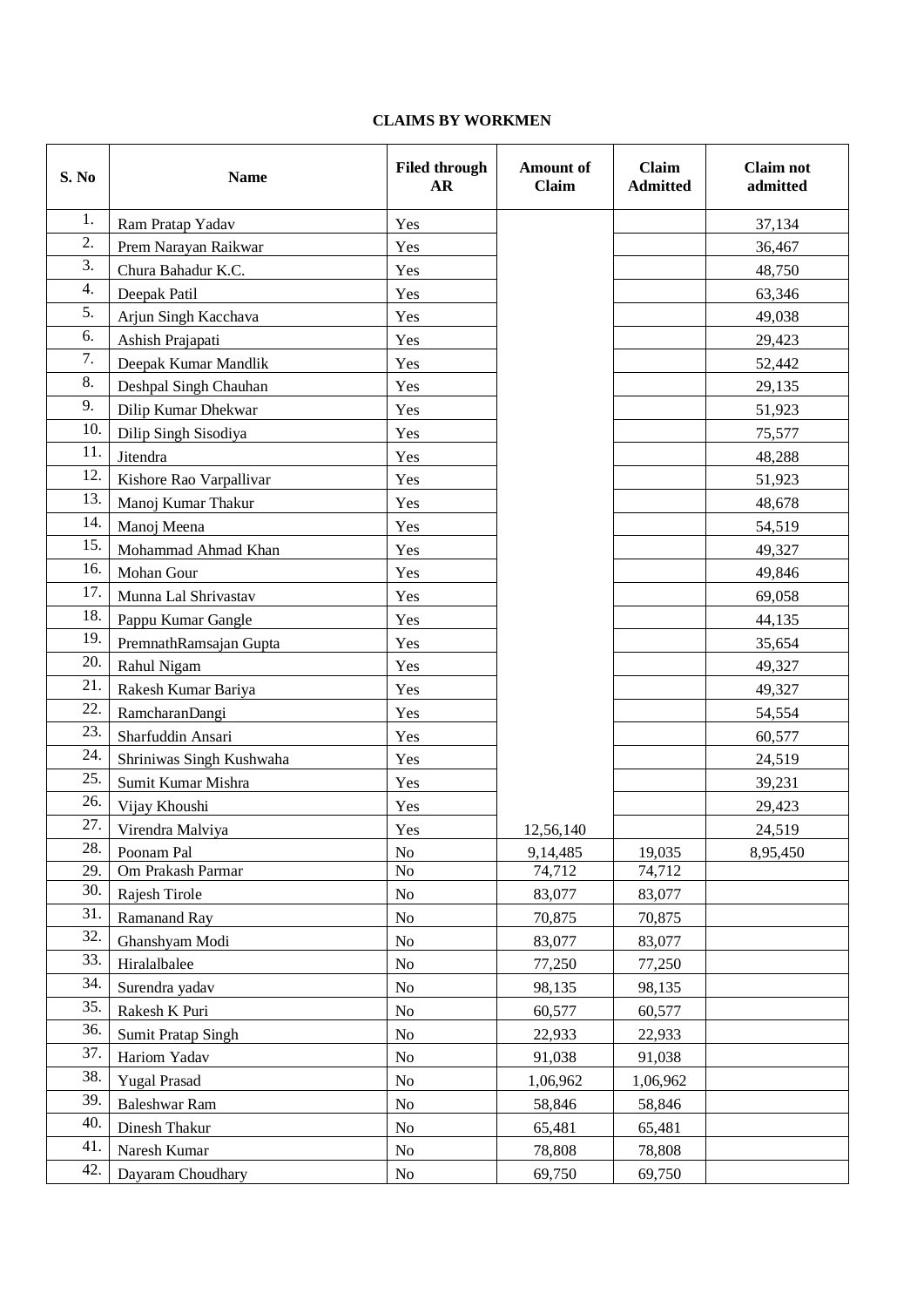| 43. | Ratnakar Shukla                 | N <sub>o</sub> | 1,11,058  | 66,433    | 44,625    |
|-----|---------------------------------|----------------|-----------|-----------|-----------|
| 44. | Pradeep Shah                    | No             | 27,519    |           | 27,519    |
| 45. | <b>Chandrapal Singh Ranawat</b> | No             | 1,42,125  | 60,860    | 81,265    |
| 46. | Lalu yadav                      | No             | 55,558    | 27,721    | 27,837    |
| 47. | Chotelalyadav                   | No             | 77,135    | 44,472    | 32,663    |
| 48. | Sunil Kumar                     | No             | 83,192    | 43,486    | 39,706    |
| 49. | Sudhir Kumar                    | N <sub>o</sub> | 1,24,038  |           | 1,24,038  |
| 50. | Ajay Kachchiya                  | N <sub>o</sub> | 88,615    |           | 88,615    |
| 51. | Rajkumar Rathi                  | No             | 41,279    | 19,212    | 22,067    |
| 52. | Niraj Kumar                     | No             | 1,03,385  |           | 1,03,385  |
| 53. | Nanak Ram Patel                 | N <sub>o</sub> | 77,971    | 72,462    | 5,509     |
| 54. | Uttam Kumar Mishra              | N <sub>o</sub> | 1,68,750  | 79,298    | 89,452    |
| 55. | Nagendra Dhar Dwivedi           | No             | 69,865    | 40,734    | 29,131    |
| 56. | Shubhash Nigam                  | N <sub>o</sub> | 95,500    |           | 95,500    |
| 57. | Sonu Sharma                     | No             | 36,346    |           | 36,346    |
| 58. | Nathmal Vyas                    | No             | 72,692    |           | 72,692    |
| 59. | Vinod Kumar Singh               | No             | 81,346    | 43,292    | 38,054    |
| 60. | Ravindra Kumar Dixit            | N <sub>0</sub> | 1,44,692  | 86,585    | 58,107    |
| 61. | Anoop Kumar Jain                | N <sub>o</sub> | 1,27,212  | 56,834    | 70,238    |
| 62. | Rajesh Tripathi                 | N <sub>o</sub> | 97,125    | 53,423    | 43,702    |
| 63. | Akhilesh Kumar                  | No             | 58,846    |           | 58,846    |
| 64. | Avnish Kumar Mishra             | No             | 1,68,808  | 85,153    | 83,655    |
| 65. | Ashok Jharbade                  | No             | 41,279    | 20,726    | 20,553    |
|     | <b>Total</b>                    |                | 53,06,482 | 18,61,247 | 34,45,095 |

- 1. CIRP Commencement date is November 10, 2021
- 2. The AR has filed a claim for gratuity on behalf of certain workmen. The total claim for Gratuity is INR 12,56,140 and the amount already held by LIC in trust towards Gratuity is NIL. The Net claim is also 12,56,140. As per Section 4(1) of the Payment of Gratuity Act, 1972, a person is eligible for gratuity on termination of his employment after he has rendered continuous service for not less than 5 years. Claims of such workmen have been rejected who have either not completed 5 years of uninterrupted service or are currently on the payroll of the Company.
- 3. The claims admitted are based upon a verification of proof of claims and are subject to revision/ substantiation/ modification on the basis of any additional information/evidence/clarification/ revised claim being received from the respective creditors.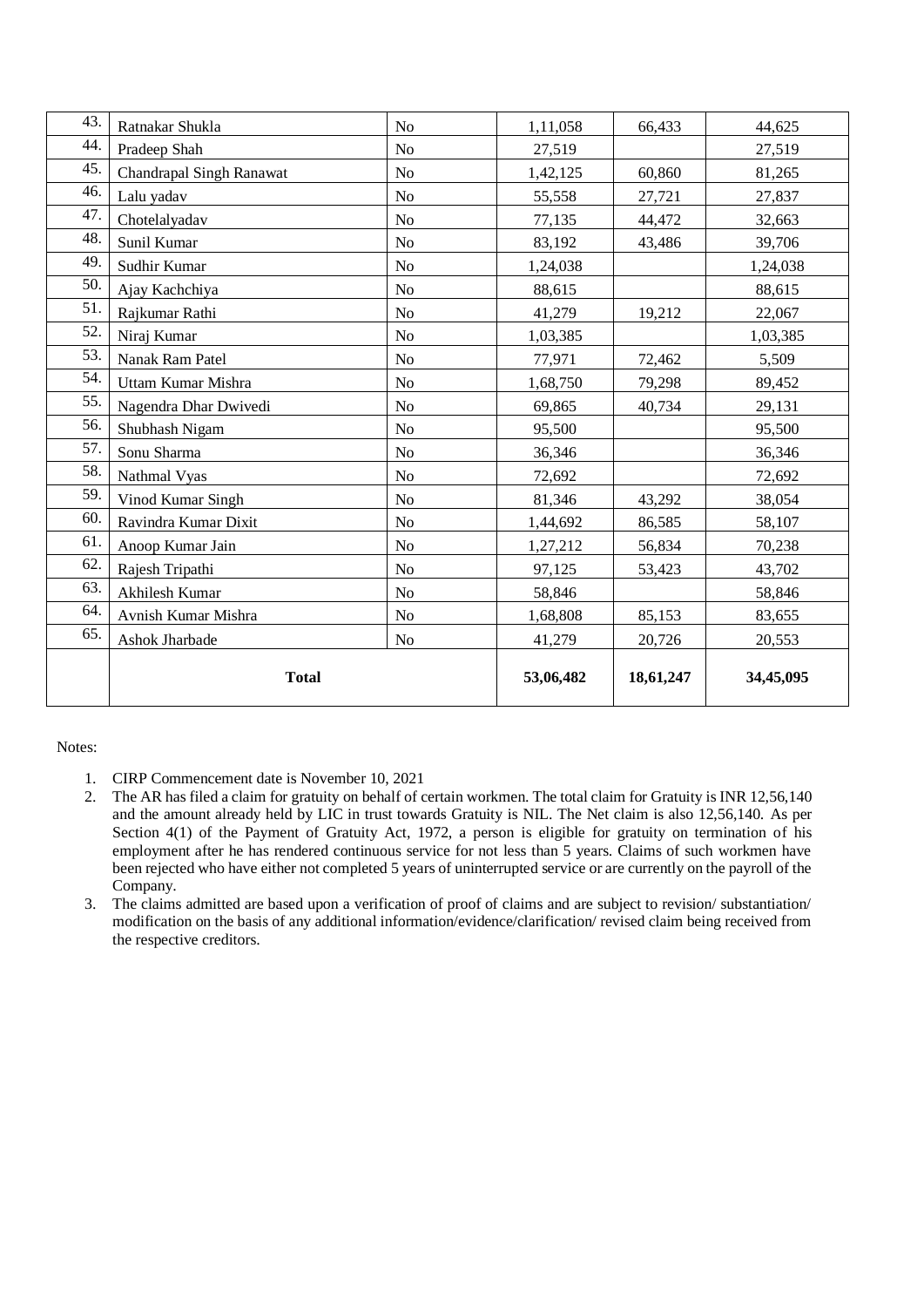# **CLAIMS BY OPERATIONAL CREDITORS**

| S. No.     | <b>Name</b>                                                   | <b>Amount of Claim</b> | <b>Claims Admitted</b> | <b>Claims</b> not<br>admitted |
|------------|---------------------------------------------------------------|------------------------|------------------------|-------------------------------|
| 1          | Lakshmikumaran& Sridharan                                     | 85,000                 | 85,000                 |                               |
| $\sqrt{2}$ | Navkar Oil Traders                                            | 14, 18, 172            | 12,00,440              | 2,17,732                      |
| 3          | <b>Gagan</b> Gases                                            | 26,240                 | 26,240                 |                               |
| 4          | Global marketing                                              | 2,52,791               | 2,52,791               |                               |
| 5          | <b>Sunrise Enterprises</b>                                    | 7,89,700               | 7,89,700               |                               |
| 6          | Gajanan Refactory private Limited                             | 7,18,292               | 7,18,292               |                               |
| $\tau$     | Balaji Chemicals                                              | 29,79,824              | 29,79,824              |                               |
| $8\,$      | Special Lime Stone Private limited                            | 51,45,850              | 47,39,108              | 4,06,742                      |
| 9          | Quantum Urja Private Limited                                  | 44,53,370              | 28,91,955              | 15,61,415                     |
| 10         | Hitech Meta Flux                                              | 53,100                 | 53,100                 |                               |
| 11         | <b>MYVO</b> Translogistics Solutions                          | 34,466                 | 34,466                 |                               |
| 12         | <b>Prakash Transport Corporation</b>                          | 18,33,068              | 4,84,548               | 13,48,520                     |
| 13         | V. S. Enterprises                                             | 35,470                 | 31,368                 | 4,102                         |
| 14         | Maa Susvani Transport Company                                 | 30,000                 | 30,000                 |                               |
| 15         | Gourav Marble & Minerals                                      | 85,550                 | 85,550                 |                               |
| 16         | Shailsuta Logistics Private Limited                           | 1,57,983               | 1,25,772               | 32,211                        |
| 17         | Vardhman Bearings                                             | 81,844                 | 81,844                 |                               |
| 18         | <b>Dynatech Engineers</b>                                     | 40,478                 | 40,478                 |                               |
| 19         | Rajlaxmi Chemtech (India) Private Limited                     | 10,21,029              | 7,21,029               | 3,00,000                      |
| 20         | Mother Earth Energy products and Infrastructure<br><b>LLP</b> | 11,25,976              | 11,16,844              | 9,132                         |
| 21         | <b>G</b> R Logistics                                          | 33,050                 | 33,050                 |                               |
| 22         | <b>Nuhydro Automation Products</b>                            | 3,74,958               | 3,74,958               |                               |
| 23         | Ashapura Road carriers                                        | 85,044                 | 82,915                 | 2,129                         |
| 24         | <b>RPLANS &amp; Associates</b>                                | 16,520                 | 16,520                 |                               |
| 25         | Chawla Bearings                                               | 5,92,146               |                        | 5,92,146                      |
| 26         | <b>Mittal Bearings</b>                                        | 1,70,628               |                        | 1,70,628                      |
| 27         | <b>Bharat Malleables Private Limited</b>                      | 73,583                 | 37,797                 | 35,786                        |
| 28         | S P Infracon                                                  | 18,88,000              | 18,88,000              |                               |
| 29         | Tanmoy V Rajurkar                                             | 11,800                 | 11,800                 |                               |
| 30         | Global Engineering and Construction Company                   | 89,680                 |                        | 89,680                        |
| 31         | SAP Jain & Associates                                         | 1,89,000               | 1,64,000               | 25,000                        |
| 32         | Royal Chemicals                                               | 66,164                 | 66,164                 |                               |
| 33         | <b>Classic Stationery</b>                                     | 29,098                 | 15,983                 | 13,115                        |
| 34         | Umang Engineering Private Limited                             | 1,28,765               | 1,28,765               |                               |
| 35         | Metalflux Company Private Limited                             | 19,54,080              | 18,01,723              | 1,52,357                      |
| 36         | Holistic Textiles Solution                                    | 1,56,560               | 1,56,560               |                               |
| 37         | Kalyan Alloys Private Limited                                 | 15,65,81,475           | 15,65,81,475           |                               |
| 38         | Arihant Bearing Services Private Limited                      | 12,43,846              | 12,43,846              |                               |
| 39         | Arora Banthia&Tulsiyan                                        | 6,49,674               | 4,02,900               | 2,46,774                      |
| 40         | Ashutosh Gokhale & Company                                    | 1,66,675               |                        | 1,66,675                      |
| 41         | Citi Global                                                   | 10,466                 | 6,728                  | 3,738                         |
| 42         | Nordea Bank Abp, filial I Sverige                             | 82, 87, 85, 509        | 71,01,03,318           | 11,86,82,190                  |
| 43         | Linkintime Private limited                                    | 11,800                 | 11,800                 |                               |
| 44         | NakodaFerromet                                                | 3, 42, 23, 154         | 1,81,13,026            | 1,61,10,128                   |
| 45         | <b>Suncity Sheets Private Limited</b>                         | 1,66,69,923.37         |                        | 1,66,69,923                   |
| 46         | Jainam Alternate Energy Private Limited                       | 26,10,224              | 26,10,224              |                               |
| 47         | Shri Anand Enterprises                                        | 15,352                 | 15,352                 |                               |
| 48         | Intesa Sanpolo S.P.A                                          | 9,20,39,523.92         | 9,20,39,523            |                               |
| 49         | Jindal Steel and Power Limited                                | 5,80,00,076            | 5,71,76,823            | 82, 32, 53                    |
|            |                                                               |                        |                        |                               |
|            | <b>Total</b>                                                  | 1,21,72,34,976         | 1,05,95,71,599         | 15,76,63,377                  |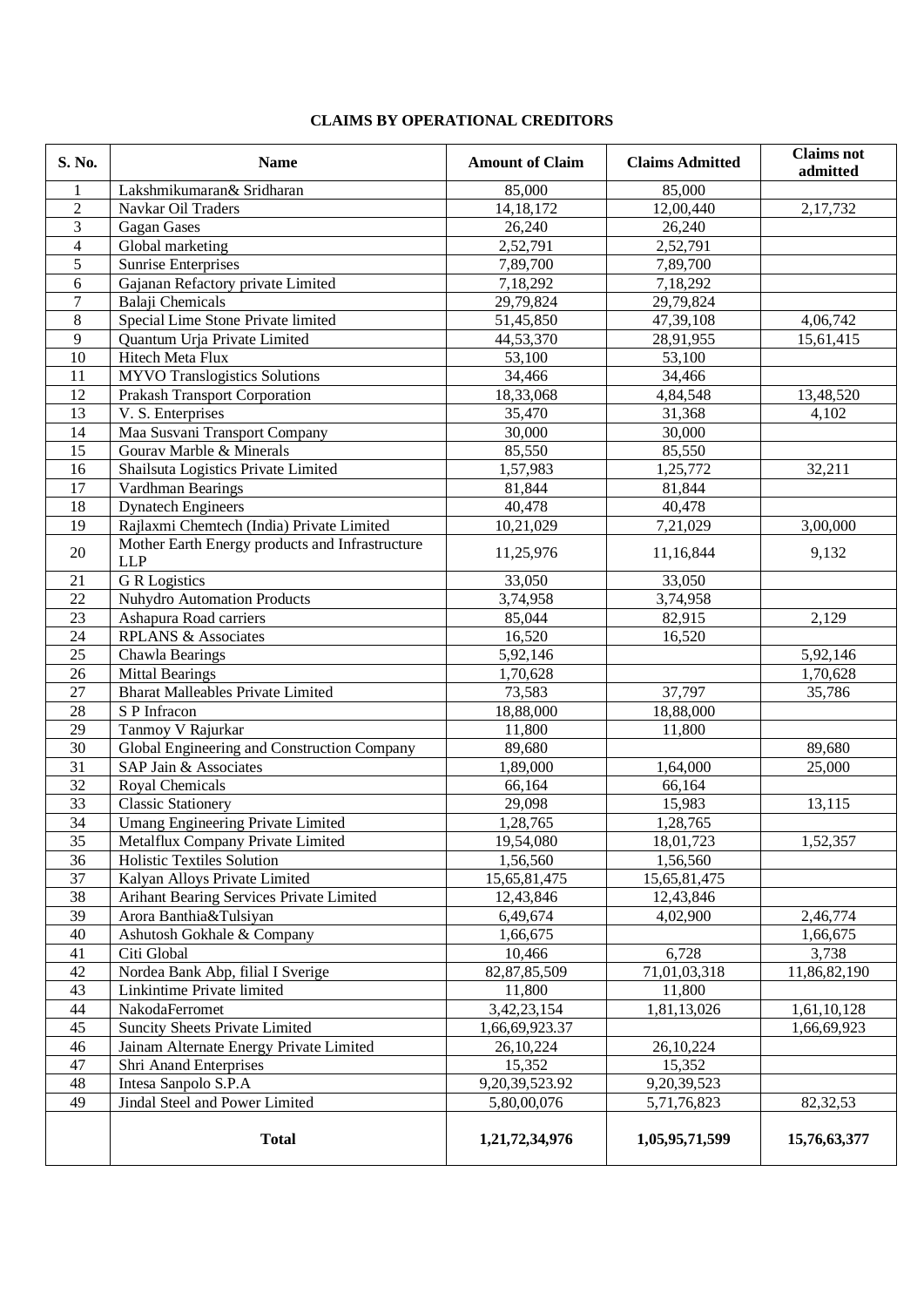- 1. CIRP Commencement date is November 10, 2021<br>2. The claims admitted are based upon a verification
- 2. The claims admitted are based upon a verification of proof of claims and are subject to revision/ substantiation/ modification on the basis of any additional information/evidence/clarification/ revised claim being received from the respective creditors.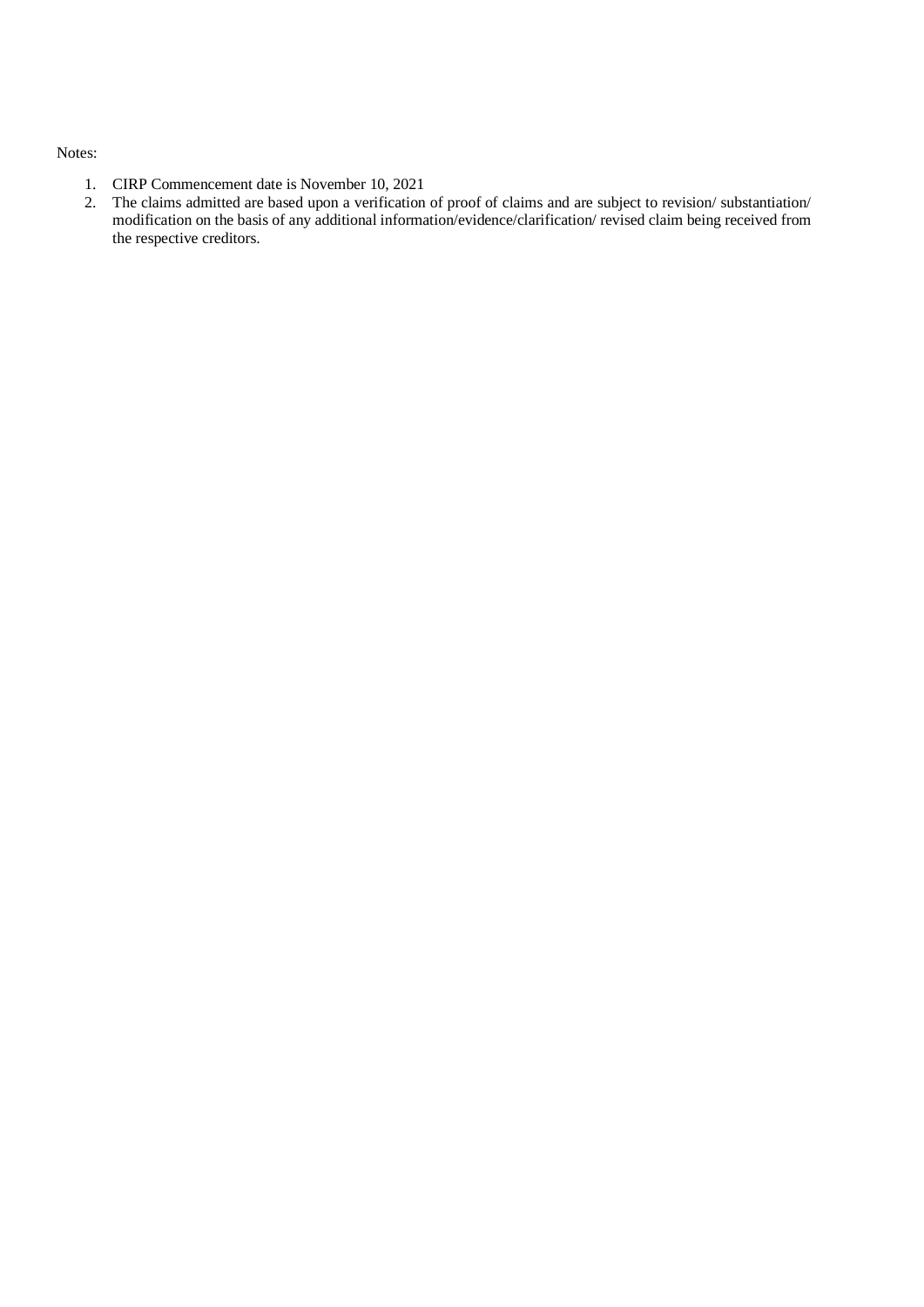| S. No | <b>Name</b>                                                                                                                                        | <b>Amount of Claim</b> | <b>Amount</b><br><b>Admitted</b> | <b>Amount Not</b><br><b>Admitted</b> |
|-------|----------------------------------------------------------------------------------------------------------------------------------------------------|------------------------|----------------------------------|--------------------------------------|
| 1.    | Assistant Commissioner of Customs, EPCG<br>Monitoring Cell, JNCH, Nhava Sheva                                                                      | 3,58,44,204            |                                  | 3,58,44,204                          |
| 2.    | The Assistant Commissioner (Customs) ICD, Tihi                                                                                                     | 46,75,32,803           |                                  | 46,75,32,803                         |
| 3.    | Regional Director, ESI Corporation                                                                                                                 | 20,929                 | 20,929                           |                                      |
| 4.    | Dy Commissioner of Income Tax-1(1) Indore                                                                                                          | 1,98,33,753            | 1                                |                                      |
| 5.    | Commercial Tax Department, Circle-3, Indore                                                                                                        | 4,81,17,244            | 4,81,17,244                      |                                      |
| 6.    | Assistant Commissioner, CGST & Central Excise<br>Division-VI, CGO Complex, A.B. Road, Indore -<br>452001                                           | 89, 37, 511            | 89, 37, 511                      |                                      |
| 7.    | Joint Director General of Foreign Trade, CGO<br>Complex, A.B. Road, Indore - 452001                                                                | 56, 25, 13, 526        | 56, 25, 13, 526                  |                                      |
| 8.    | Deputy Commissioner, CGST & Central Excise,<br>Divison II, Pithampur, Central revenue building, Plot<br>No. 510, Sector III Pithampur, Distt. Dhar | 45,05,24,178           | 3,65,03,701                      | 414020477                            |
| 9.    | Superintending Engineer(O&M) Madhya Pradesh<br>Paschim Kshetra Vidyut Vitara Co Limited, Indore                                                    | 6,79,74,253            | 43042992                         | 24931261                             |
|       | <b>Total</b>                                                                                                                                       | 1,66,12,98,401         | 69,91,35,904                     | 94, 23, 28, 745                      |

### **CLAIMS BY STATUTORY AUTHORITIES**

- 1. CIRP Commencement date is November 10, 2021
- 2. The claims admitted are based upon a verification of proof of claims and are subject to revision/ substantiation/ modification on the basis of any additional information/evidence/clarification/ revised claim being received from the respective creditors.
- 3. Contingent claims are subject to disputes pending before various authorities and/ or under appeal and have been admitted at a notional amount of INR 1 (Indian Rupee One only) and the liability is subject to the outcome of ongoing proceedings.